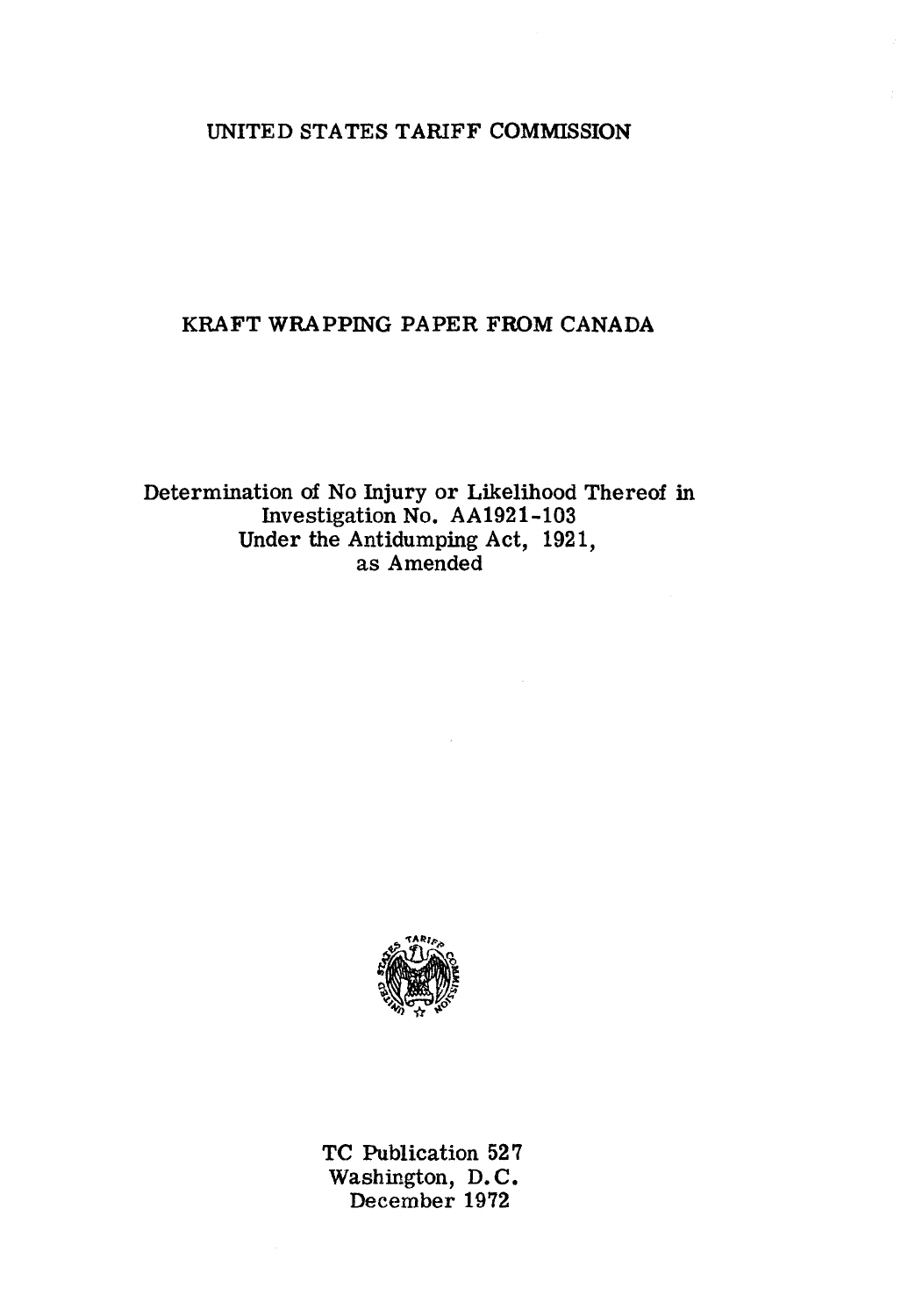## UNITE STATES TARIFF COMMISSION

Catherine Bedell, Chairman

Joseph O. Parker, Vice Chairman

Will E. Leonard, Jr.

George M. Moore

J. Banks Young

Italo H. Ablondi

Kenneth R. Mason, Secretary

Address all communications to **United States Tariff Commission** 

Washington, D.C. 20436

-----------------------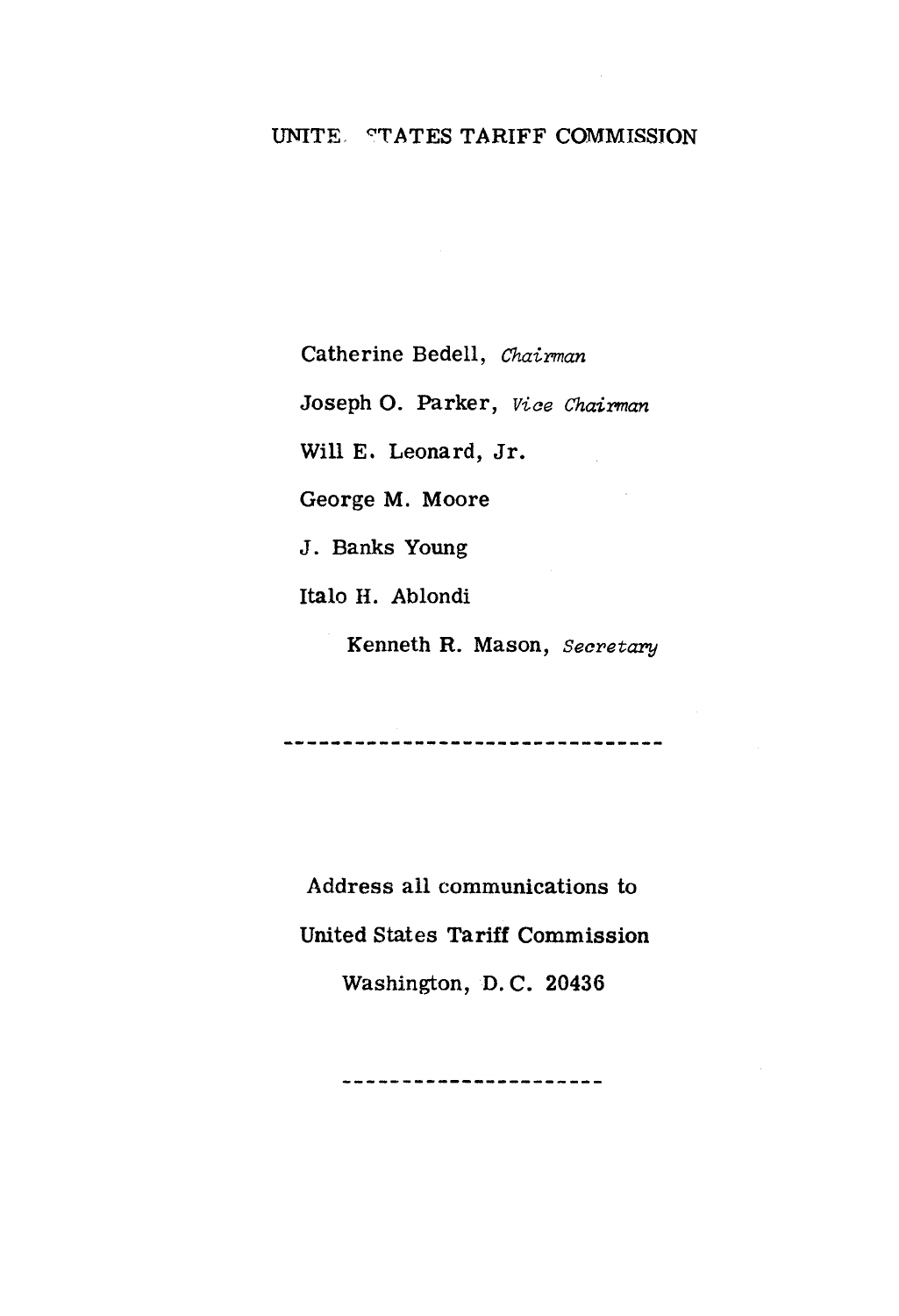### UNITED STATES TARIFF COMMISSION Washington, D.C.

December 18, 1972

## [AA1921-103]

### KRAFT WRAPPING PAPER FROM CANADA

Determination of No Injury or Likelihood Thereof

On September 19, 1972, the Tariff Commission received advice from the Treasury Department that 30-pound MF (machine finish) kraft wrapping paper from Canada is being, or is likely to be, sold in the United States at less than fair value within the meaning of the Antidumping Act, 1921, as amended. In accordance with the requirements of section 20l(a) of the Antidumping Act (19 U.S.C. 160(a)), the Tariff Commission instituted investigation No. AA1921-103 to determine whether an industry in the United States is being or is likely to be injured, or is prevented from being established, by reason of the importation of such merchandise into the United States.

Notice of the investigation and hearing was published in the Federal Register of September 29, 1972 (37 F.R. 20354). A public hearing was held on November 9, 1972. Appearances were entered by representatives of importers. No appearances were entered for the domestic industry.

In arriving at a determination in this case, the Commission gave due consideration to all written submissions from interested parties, evidence adduced at the hearing, and all factual information obtained by the Commission's staff from questionnaires, personal interviews, and other sources.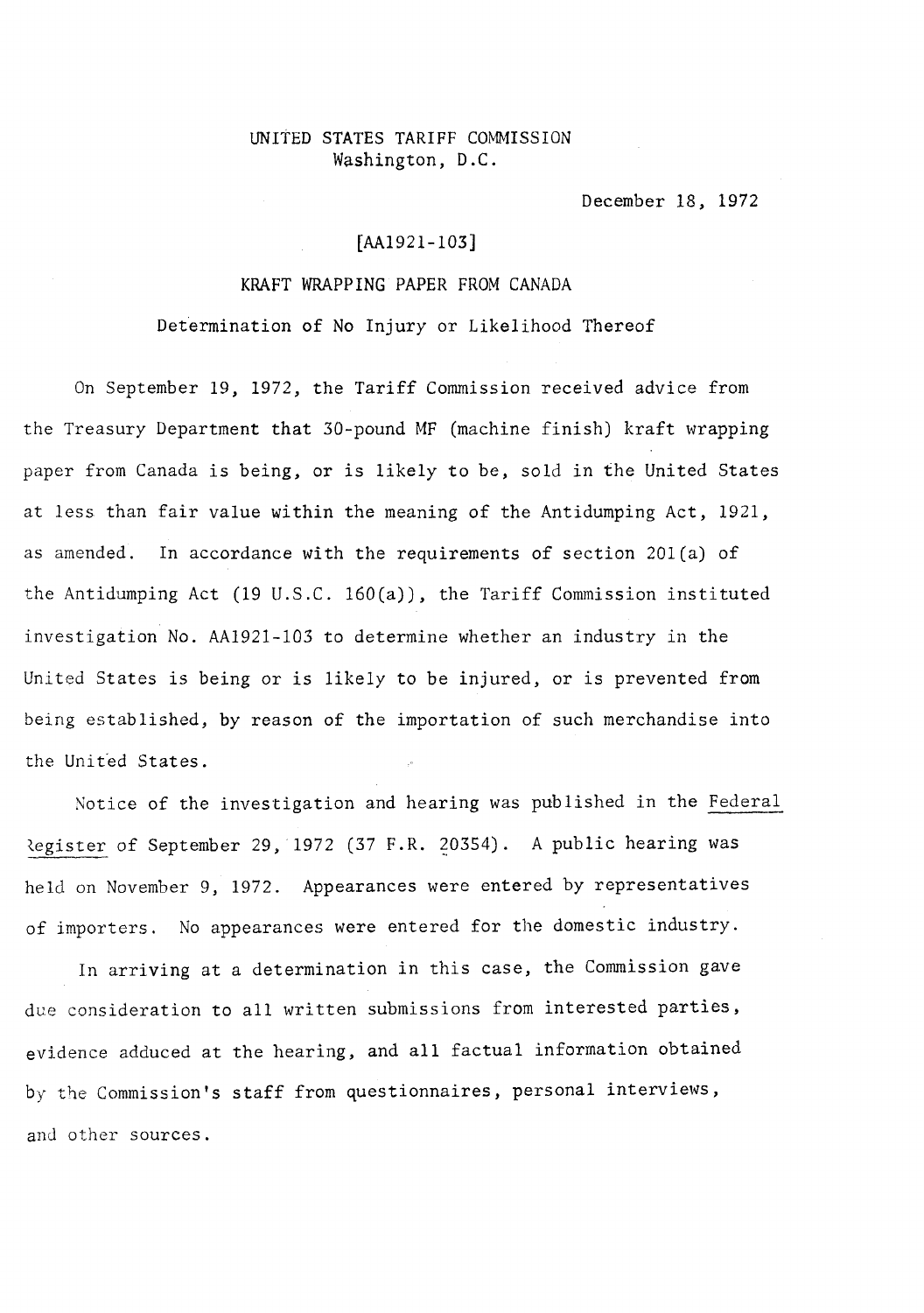On the basis of the investigation, the Commision has determined unanimously that an industry in the United States is not being or is not likely to be injured, or is not prevented from being established, . by reason of the importation of 30-pound MF (machine finish) kraft wrapping paper from Canada sold at less than fair value within the meaning of the Antidumping Act, 1921, as amended.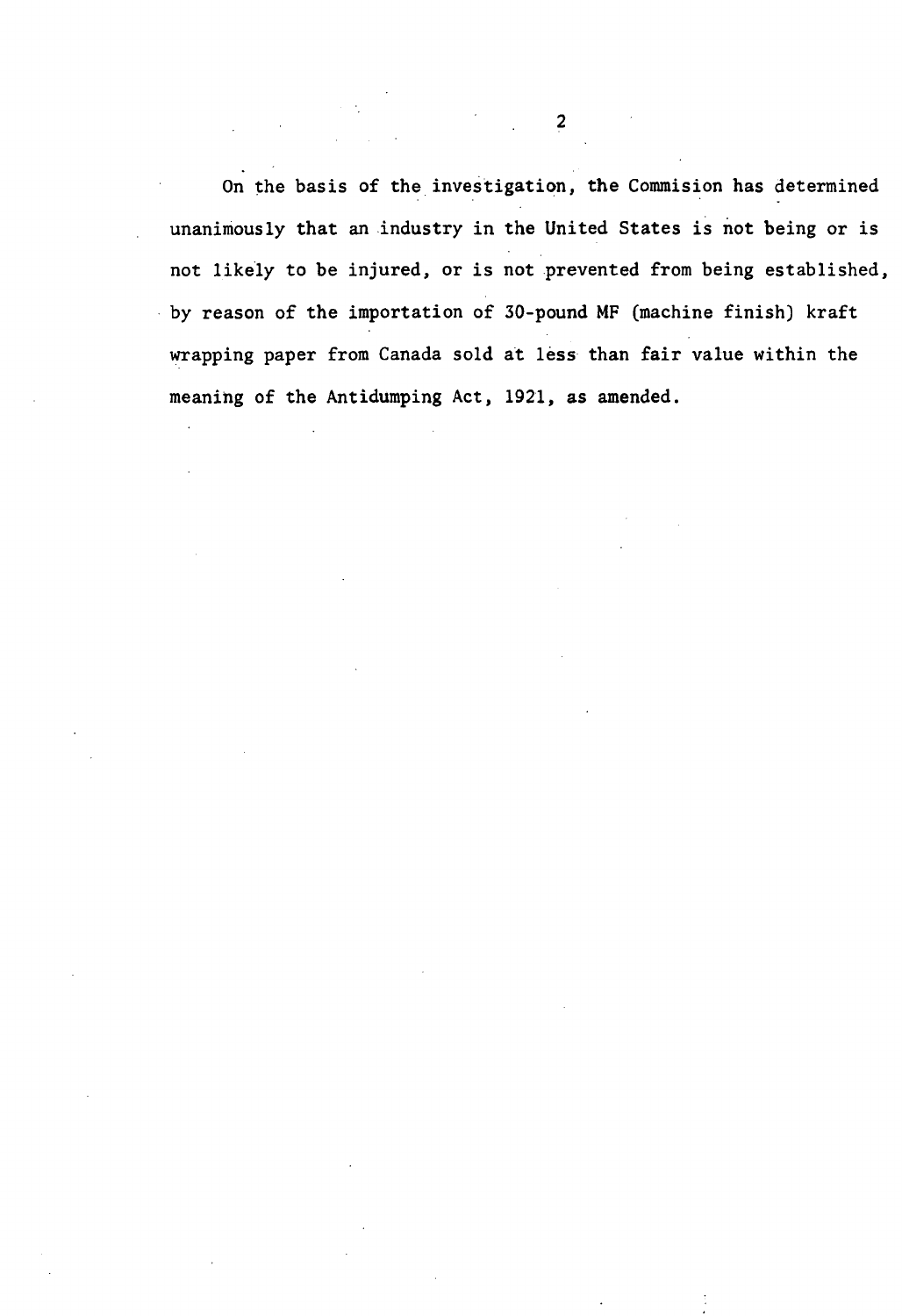#### Statement of Reasons  $1/$

In our opinion, no industry in the United States is being or is likely to be injured, or is prevented from being established, by reason of the importation of 30-pound MF (machine finish) kraft wrapping paper from Canada sold at less than fair value (LTFV).

## Description of the product

 $30$ -pound MF kraft wrapping paper (hereinafter referred to as  $30$ pound kraft paper) which is generally made entirely from wood pulp- principally from softwood species--is produced by the chemical sulphate  $(kraft)$  process. It is chiefly used for wrapping purposes; however, among other uses are production of merchandising bags, grocery bags, laminates, as well as plain and reinforced gumming tape. Paper used for gummed tape is made to rigid specifications and requires a substantially slower machine run than that made for other purposes.

#### The industry

The Treasury Department's determination of sales at LTFV covered all 30-pound kraft paper imported from Canada; however, its price comparisons to determine sales at LTFV were made only on such paper used for gumming. Consequently, in making its decision in this case, the Commission considered the effects of the LTFV sales on the facilities in the United States used in the production of 30~pound kraft paper, and gave special attention to the effects of those sales on the facilities producing such paper used for gumming purposes.

*1./* Commissioner Ablondi concurs in the result.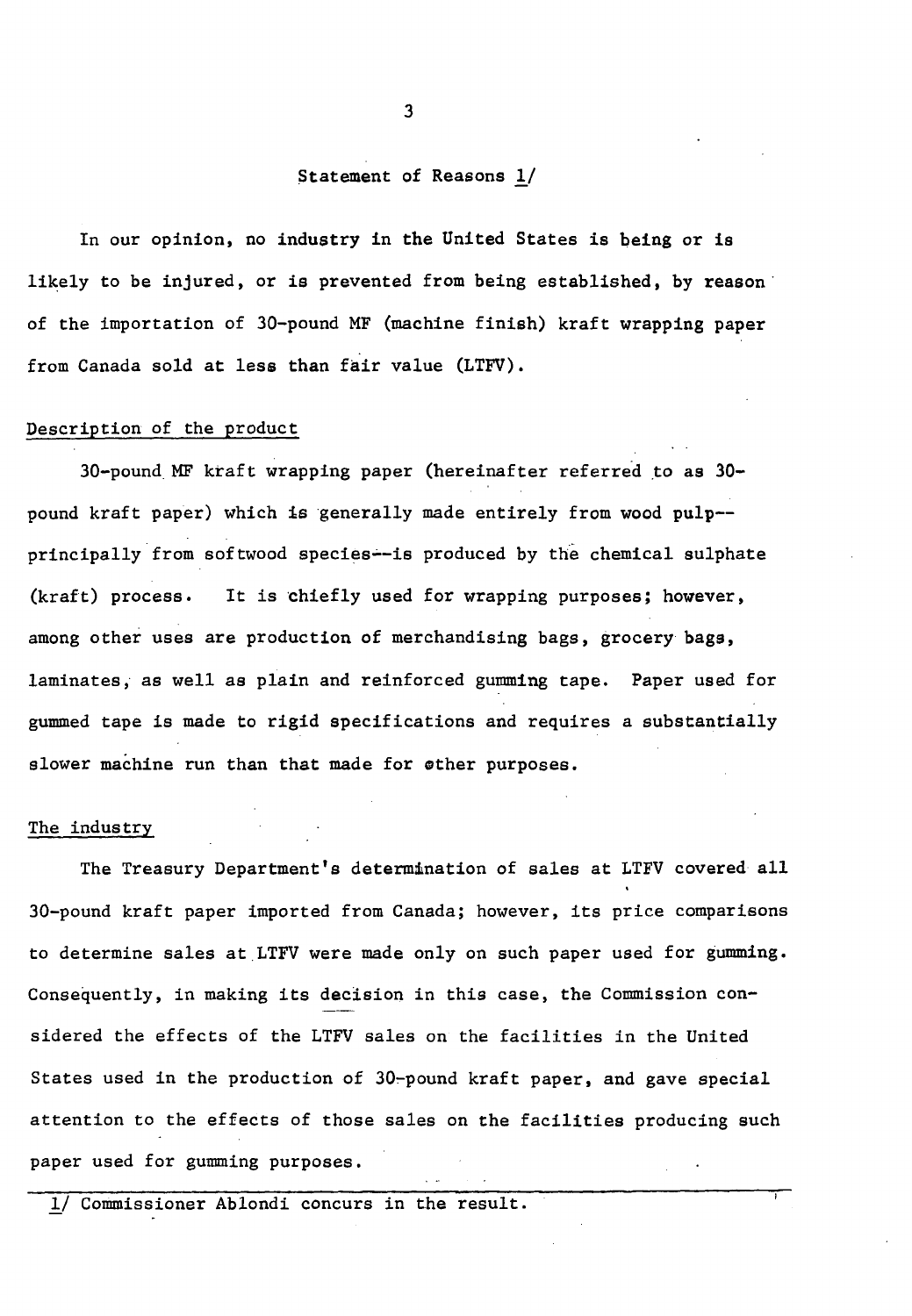#### The U.S. market

Information developed in the investigation indicated that, prior to the entry·of Canadian paper, certain U.S. producers of 30-pound kraft paper used for gumming had shifted their productive capacity to the production of other paper on which they could realize greater revenues.. As a result, the domestic supply of 30-pound kraft paper for gumming purposes was inadequate to meet the demand of U.S. converters producing gummed tape. The shortage was so severe that one of the U.S. producers of gummed tape testified at the hearing that he was compelled to seek out the Canadian supplier of such paper in order to meet his requirements. Thus, it is evident that by 1971 Canadian 30-pound kraft paper for gumming use became a necessary supplement to that obtainable from U.S. sources.

### Impact of sales at LTFV

Whether considering all 30-pound kraft paper or only that used. for gumming purposes, we find no discernible adverse impact on domestic industry by reason of sales at LTFV.

U.S. producers' sales of 30-pound kraft paper, including such paper used for gumming, increased each year during 1969-71 and were higher in January-June 1972 than in the corresponding period in 1971. Such sales, however, represented only 2 percent of the total yearly sales of all products by the establishments in which such paper was produced.

In 1971, the year in which sales at LTFV were determined, imports from Canada (nonexistent prior to 1970) supplied less than 3 percent of total U.S. consumption of all 30-pound kraft paper, and 11 percent of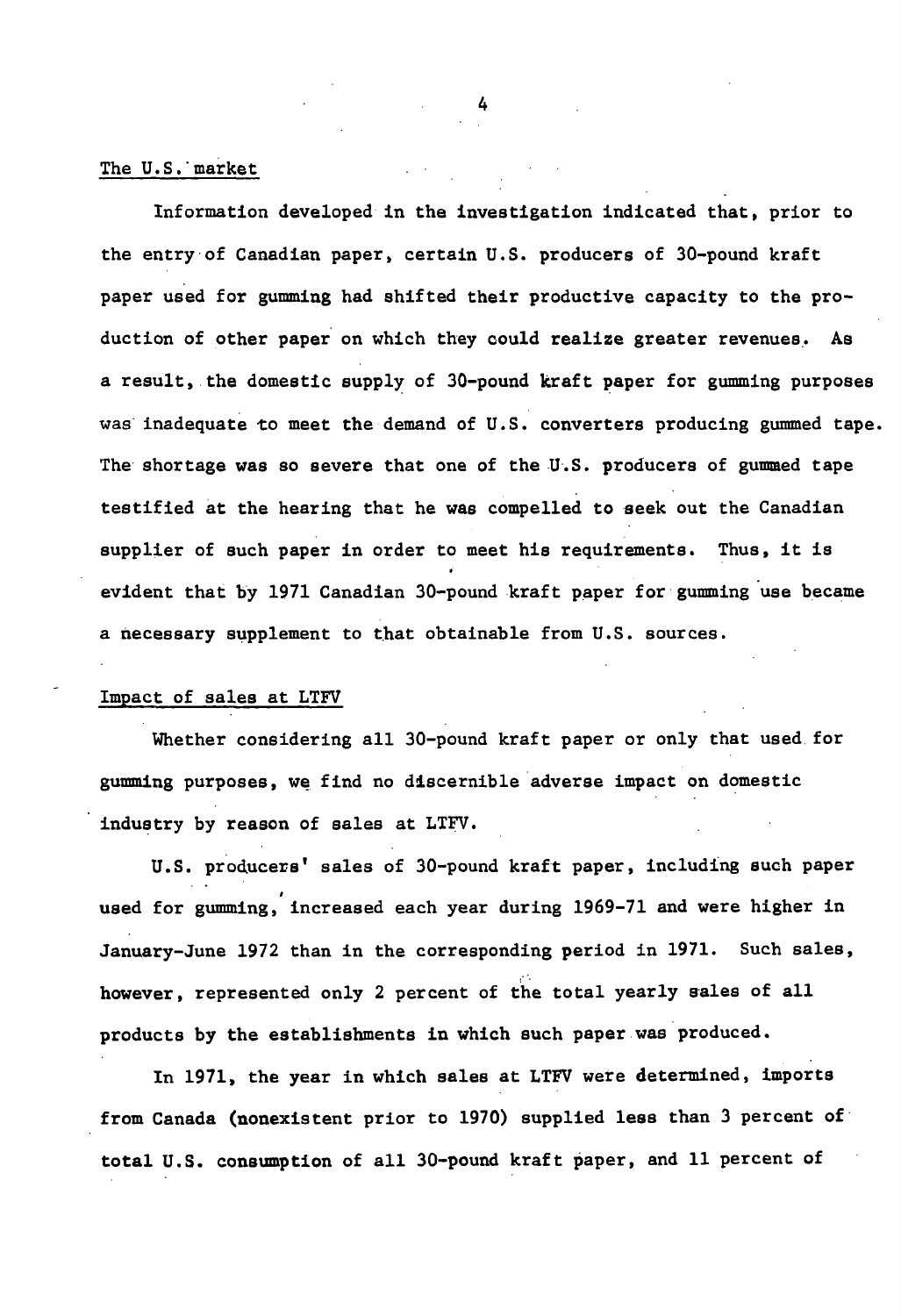that for gumming. In view of the minor significance of 30-pound kraft paper in the total operation of the U.S. establishments concerned, and the general shortage of paper for gumming use from U.S. sources, the level attained by imports in the U.S. market could not have had an injurious effect.

Neither did the Commission find evidence of price depression or suppression. Prices of Canadian 30-pound kraft paper for gumming were equal to or higher than prices of comparable domestic paper during 1971 and January-June 1972. Thus, prices of the Canadian paper had no depressing effect on prices of comparable U.S. paper. On the contrary, evidence obtained in the investigation indicates that prices (both Canadian and domestic) increased during the period.

Finally, the operations of those U.S. establishments which produced 30-pound kraft paper, including such paper used for gumming, have been profitable during the period considered.

#### Conclusion

Based on the foregoing, the Commission has made a negative determination.